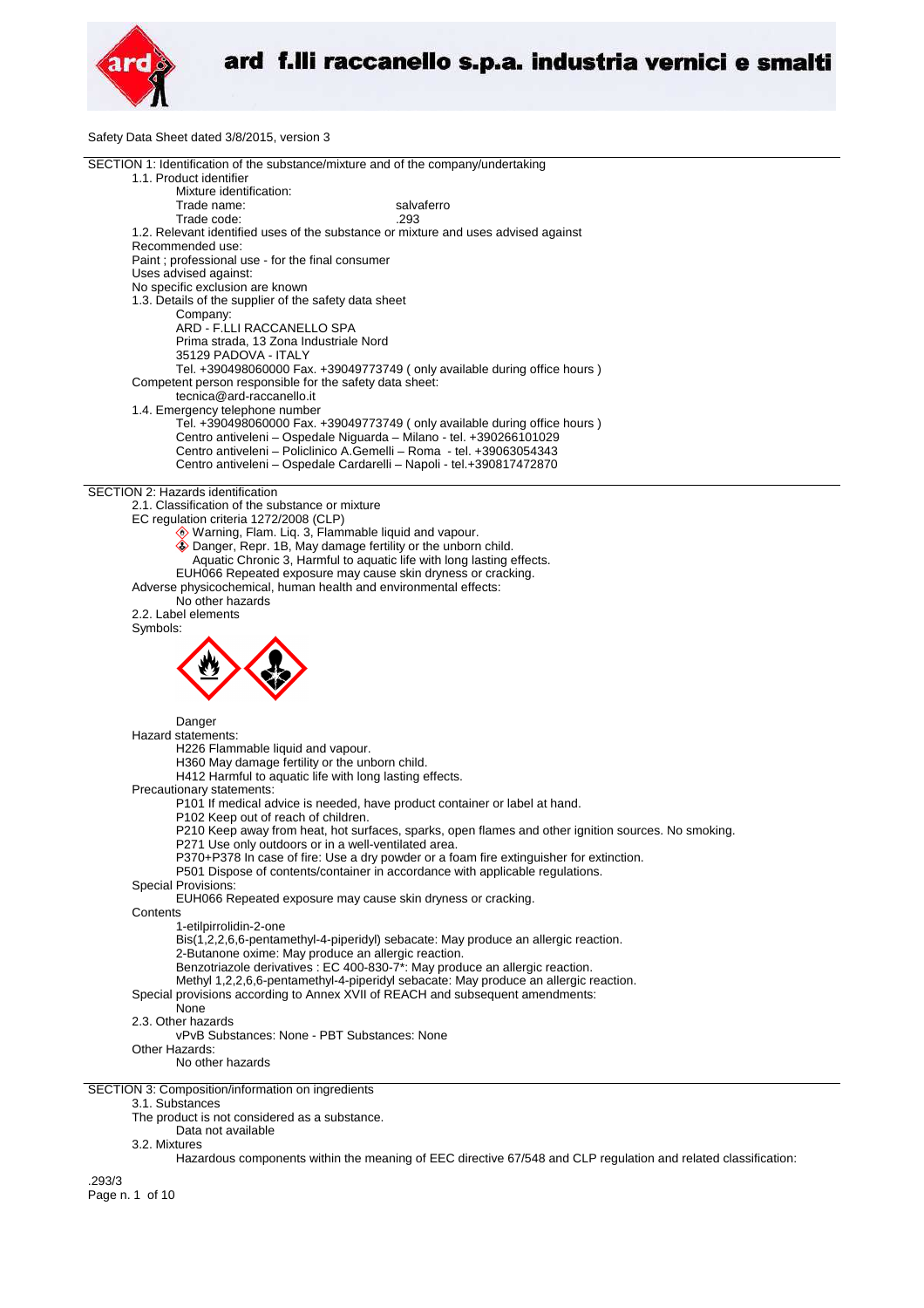Safety Data Sheet 15% - 20% HYDROCARDONS C9-C11, n-alkanes, isoalkanes, cyclics, <2% aromatics REACH No.: 01-2119463258-33, EC: 919-857-5 **♦ 2.6/3 Flam. Liq. 3 H226 ♦ 3.10/1 Asp. Tox. 1 H304 ♦ 3.8/3 STOT SE 3 H336** EUH066 DECLP (CLP)\* 0.5% - 0.99% 1-etilpirrolidin-2-one REACH No.: 01-2119472138-36, CAS: 2687-91-4, EC: 220-250-6 **♦ 3.3/1 Eye Dam. 1 H318 ♦ 3.7/1B Repr. 1B H360** 0.5% - 0.99% Bis(1,2,2,6,6-pentamethyl-4-piperidyl) sebacate CAS: 41556-26-7, EC: 255-437-1 3.4.2/1-1A-1B Skin Sens. 1,1A,1B H317 4.1/C1 Aquatic Chronic 1 H410 0.25% - 0.5% 1-Methoxy-2-propanol; monopropylene glycol methyl ether REACH No.: 01-2119457435-35, Index number: 603-064-00-3, CAS: 107-98-2, EC: 203-539-1 2.6/3 Flam. Liq. 3 H226 3.8/3 STOT SE 3 H336 0.25% - 0.5% 2-Butanone oxime REACH No.: 01-2119539477-28, Index number: 616-014-00-0, CAS: 96-29-7, EC: 202-496-6 3.6/2 Carc. 2 H351 **♦ 3.3/1 Eye Dam. 1 H318**  3.4.2/1-1A-1B Skin Sens. 1,1A,1B H317  $\ddot{\diamond}$  3.1/4/Dermal Acute Tox. 4 H312 0.25% - 0.5% Benzotriazole derivatives : EC 400-830-7\* REACH No.: 01-0000015075-76, Index number: 607-176-00-3, EC: 400-830-7 3.4.2/1-1A-1B Skin Sens. 1,1A,1B H317  $4.1/C2$  Aquatic Chronic 2 H411 0.1% - 0.25% Zirconio 2-etilesanoato CAS: 22464-99-9, EC: 245-018-1 3.7/2 Repr. 2 H361 0.1% - 0.25% Methyl 1,2,2,6,6-pentamethyl-4-piperidyl sebacate CAS: 82919-37-7, EC: 280-060-4  $\diamondsuit$  3.4.2/1-1A-1B Skin Sens. 1,1A,1B H317 4.1/C1 Aquatic Chronic 1 H410 660 ppm 1,2,4-Trimethylbenzene Index number: 601-043-00-3, CAS: 95-63-6, EC: 202-436-9 2.6/3 Flam. Liq. 3 H226 3.3/2 Eye Irrit. 2 H319 3.8/3 STOT SE 3 H335 **3.2/2 Skin Irrit. 2 H315** 4.1/C2 Aquatic Chronic 2 H411  $\ddot{\diamond}$  3.1/4/Inhal Acute Tox. 4 H332 660 ppm Mesitylene; 1,3,5-Trimethylbenzene Index number: 601-025-00-5, CAS: 108-67-8, EC: 203-604-4 2.6/3 Flam. Liq. 3 H226 3.8/3 STOT SE 3 H335 4.1/C2 Aquatic Chronic 2 H411 125 ppm 2-(2-Butoxyethoxy)ethanol REACH No.: 01-2119475104-44, Index number: 603-096-00-8, CAS: 112-34-5, EC: 203-961-6 **12 3.3/2 Eye Irrit. 2 H319** 98 ppm Xylene REACH No.: 01-2119488216-32, Index number: 601-022-00-9, CAS: 1330-20-7, EC: 215-535-7 **♦ 2.6/3 Flam. Lig. 3 H226** ♦ 3.9/2 STOT RE 2 H373 **♦ 3.10/1 Asp. Tox. 1 H304** 3.2/2 Skin Irrit. 2 H315  $\ddot{\diamond}$  3.1/4/Dermal Acute Tox. 4 H312 **1**3.3/2 Eye Irrit. 2 H319 3.1/4/Inhal Acute Tox. 4 H332 3.8/3 STOT SE 3 H335 61 ppm Phosphoric acid >25% REACH No.: 01-2119485924-24, Index number: 015-011-00-6, CAS: 7664-38-2, EC: 231-633-2 **♦ 3.2/1B Skin Corr. 1B H314** 

.293/3 Page n. 2 of 10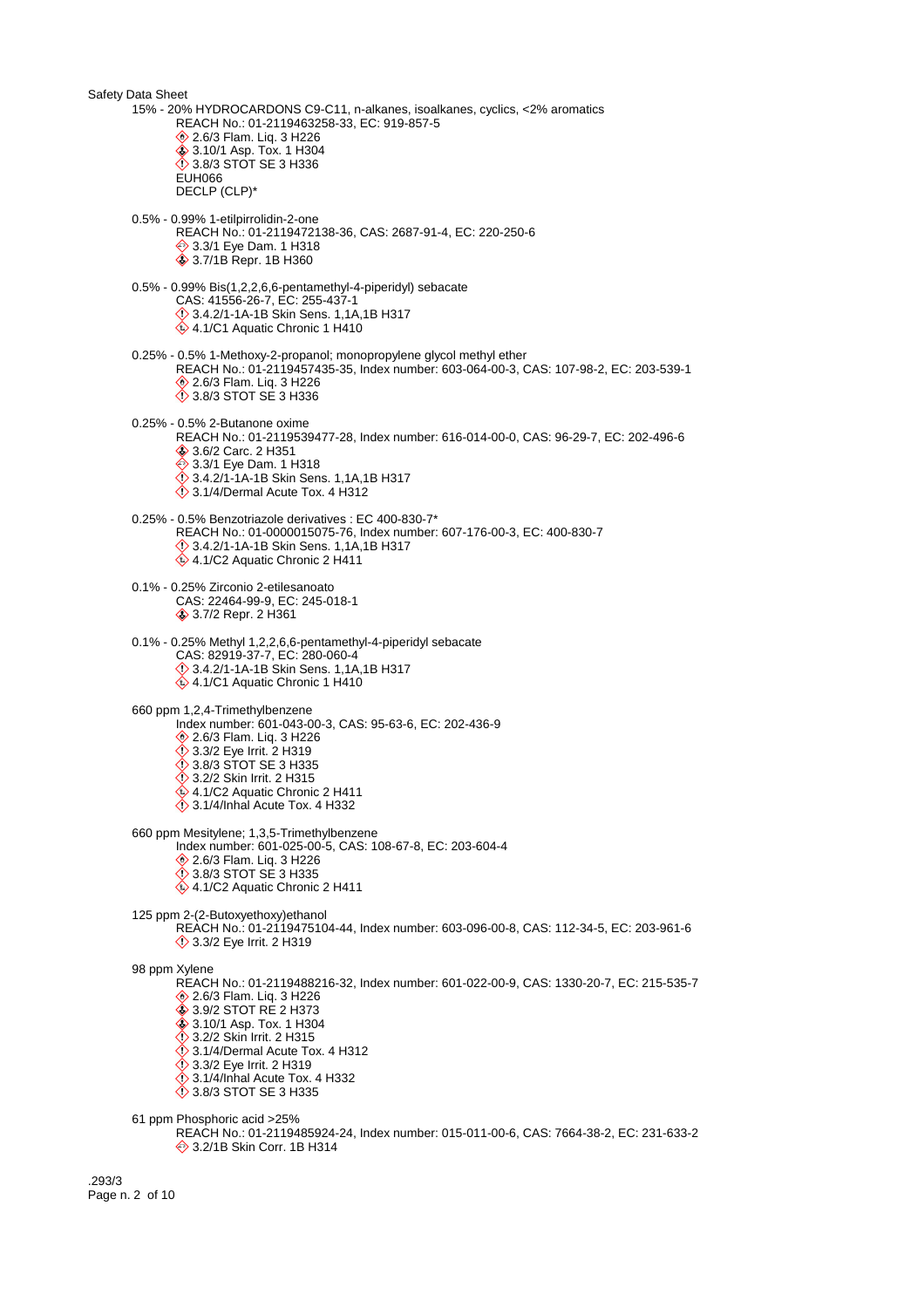\*DECLP (CLP): Substance classified in accordance with Note P, Annex VI of EC Regulation (EC) 1272/2008. The classification as a carcinogen or mutagen need not apply if it can be shown that the substance contains less than 0,1 % w/w benzene (EINECS No 200-753-7). When the substance is not classified as a carcinogen at least the precautionary statements (P102-)P260-P262-P301 + P310-P331 (Table 3.1) or the S-phrases (2-)23-24-62 (Table 3.2) shall apply. This note applies only to certain complex oil-derived substances in Part 3.

\*EC 400-830-7 : reaction mass of

a-3-(3-(2H-benzotriazol-2-yl)-5-tert-butyl-4-hydroxyphenyl)propionyl-w-hydroxypoly(oxyethylene) and

a-3-(3-(2H-benzotriazol-2-yl)-5-tert-butyl-4-hydroxyphenyl)propionyl-w-3-(3-(2H-benzotriazol-2-yl)-5-tert-butyl-4-hydroxyphenyl) propionyloxypoly(oxyethylene)

#### SECTION 4: First aid measures

4.1. Description of first aid measures

In case of skin contact:

- Areas of the body that have or are only even suspected of having come into contact with the product must be rinsed immediately with plenty of running water and possibly with soap.
- Wash with plenty of water and soap.
- In case of eyes contact:

Rinse immediately with plenty of water and seek medical advice.

- In case of Ingestion:
- Do not under any circumstances induce vomiting. OBTAIN A MEDICAL EXAMINATION IMMEDIATELY. In case of Inhalation:

Remove casualty to fresh air and keep warm and at rest.

4.2. Most important symptoms and effects, both acute and delayed

- Drowsiness
	- Dizziness
	- Nausea
- 4.3. Indication of any immediate medical attention and special treatment needed
- In case of accident or unwellness, seek medical advice immediately (show directions for use or safety data sheet if possible).
	- Treatment:

Treat symptomatically.

#### SECTION 5: Firefighting measures

5.1. Extinguishing media

- Suitable extinguishing media:
- Use dry chemical or foam extinguishers.
- Extinguishing media which must not be used for safety reasons:
- None in particular.

# 5.2. Special hazards arising from the substance or mixture

- May produce toxic fumes of carbon monoxide if burning.
	- Do not inhale explosion and combustion gases.
- 5.3. Advice for firefighters

Before approaching the fire, cool containers exposed to fire with water spray. Wear full firefighting equipment. Use suitable breathing apparatus .

Collect contaminated fire extinguishing water separately. This must not be discharged into drains. Move undamaged containers from immediate hazard area if it can be done safely.

## SECTION 6: Accidental release measures

- 6.1. Personal precautions, protective equipment and emergency procedures
	- Wear personal protection equipment.
		- Remove all sources of ignition.
	- Remove persons to safety.
	- See protective measures under point 7 and 8.
- 6.2. Environmental precautions
	- Do not allow to enter into soil/subsoil. Do not allow to enter into surface water or drains.
	- Retain contaminated washing water and dispose it. In case of gas escape or of entry into waterways, soil or drains, inform the responsible authorities.
- 6.3. Methods and material for containment and cleaning up

Suitable material for taking up: absorbing material, organic, sand.

- Wash with plenty of water.
- 6.4. Reference to other sections

See also section 8 and 13

#### SECTION 7: Handling and storage

7.1. Precautions for safe handling

Avoid contact with skin and eyes, inhalation of vapours and mists.

Don't use empty container before they have been cleaned.

- Contamined clothing should be changed before entering eating areas.
- Do not eat or drink while working.
- See also section 8 for recommended protective equipment.
- 7.2. Conditions for safe storage, including any incompatibilities

Store at below 20 °C. Keep away from unguarded flame and heat sources. Avoid direct exposure to sunlight. Keep away from unguarded flame, sparks, and heat sources. Avoid direct exposure to sunlight. Keep away from food, drink and feed. Incompatible materials: None in particular.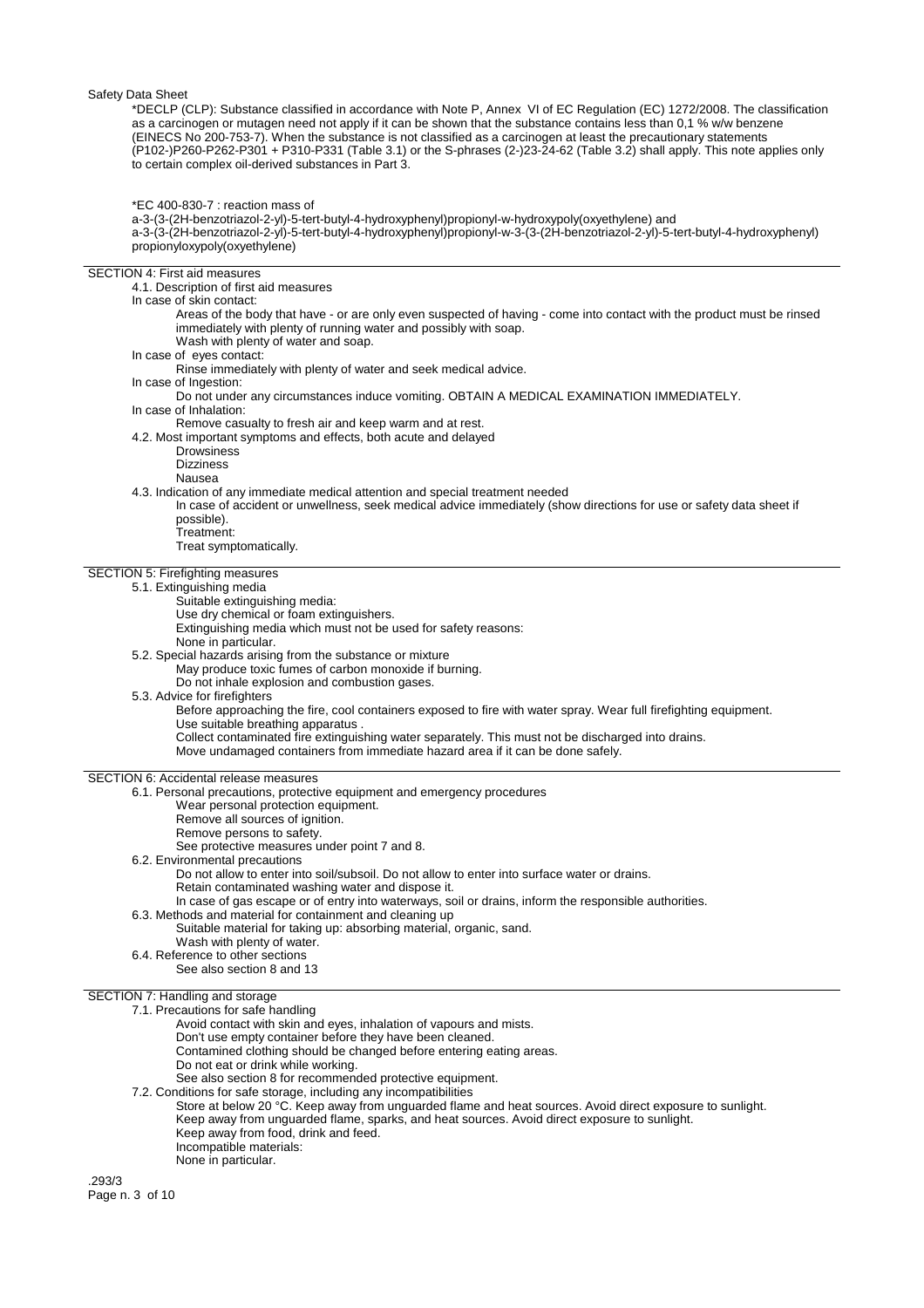Instructions as regards storage premises:

Cool and adequately ventilated.

7.3. Specific end use(s)

None in particular

| <b>INVIIG III particular</b>                                                                                                                                                                                 |  |
|--------------------------------------------------------------------------------------------------------------------------------------------------------------------------------------------------------------|--|
| SECTION 8: Exposure controls/personal protection                                                                                                                                                             |  |
| 8.1. Control parameters                                                                                                                                                                                      |  |
| Exposure limit(s):                                                                                                                                                                                           |  |
| HYDROCARDONS C9-C11, n-alkanes, isoalkanes, cyclics, <2% aromatics                                                                                                                                           |  |
| DFG - LTE(8h): 1200 mg/m3, 197 ppm<br>TLV ACGIH - LTE(8h): 1200 mg/m3, 197 ppm                                                                                                                               |  |
| 1-Methoxy-2-propanol; monopropylene glycol methyl ether - CAS: 107-98-2                                                                                                                                      |  |
| OEL EU - LTE(8h): 375 mg/m3, 100 ppm - STE: 563 mg/m3, 150 ppm - Notes: Bold-type: Indicative                                                                                                                |  |
| Occupational Exposure Limit Values [2,3] and Limit Values for Occupational Exposure [4] (for references see                                                                                                  |  |
| bibliography)                                                                                                                                                                                                |  |
| TLV ACGIH - LTE(8h): 184 mg/m3, 50 ppm - STE: 368 mg/m3, 100 ppm - Notes: A4 - Eye and URT irr                                                                                                               |  |
| 1,2,4-Trimethylbenzene - CAS: 95-63-6                                                                                                                                                                        |  |
| OEL EU - LTE(8h): 100 mg/m3, 20 ppm - Notes: Bold-type: Indicative occupational exposure limit values [2,3]                                                                                                  |  |
| and limit values for occupational exposure [4] (for reference see bibliography) (for references see bibliography)<br>Mesitylene; 1,3,5-Trimethylbenzene - CAS: 108-67-8                                      |  |
| OEL EU - LTE(8h): 100 mg/m3, 20 ppm - Notes: Bold-type: Indicative Occupational Exposure Limit Values [2,3]                                                                                                  |  |
| and Limit Values for Occupational Exposure [4] (for references see bibliography)                                                                                                                             |  |
| 2-(2-Butoxyethoxy)ethanol - CAS: 112-34-5                                                                                                                                                                    |  |
| OEL EU - LTE(8h): 67.5 mg/m3, 10 ppm - STE: 101.2 mg/m3, 15 ppm - Notes: Bold-type: Indicative                                                                                                               |  |
| Occupational Exposure Limit Values [2,3] and Limit Values for Occupational Exposure [4] (for references see                                                                                                  |  |
| bibliography)<br>TLV ACGIH - LTE(8h): 66 mg/m3, 10 ppm - Notes: (IFV) - Hematologic, liver and kidney eff                                                                                                    |  |
| Xylene - CAS: 1330-20-7                                                                                                                                                                                      |  |
| OEL EU - LTE(8h): 221 mg/m3, 50 ppm - STE: 442 mg/m3, 100 ppm - Notes: Bold-type: Indicative Occupational                                                                                                    |  |
| Exposure Limit Values [2,3] and Limit Values for Occupational Exposure [4] (for references see bibliography)                                                                                                 |  |
| TLV ACGIH - LTE(8h): 100 ppm - STE: 150 ppm - Notes: A4, BEI - URT and eye irr, CNS impair                                                                                                                   |  |
| Phosphoric acid > 25% - CAS: 7664-38-2                                                                                                                                                                       |  |
| OEL EU - LTE(8h): 1 mg/m3 - STE: 2 mg/m3 - Notes: Bold-type: Indicative Occupational Exposure Limit Values<br>[2,3] and Limit Values for Occupational Exposure [4] (for references see bibliography)         |  |
| TLV ACGIH - LTE(8h): 1 mg/m3 - STE: 3 mg/m3 - Notes: URT, eye and skin irr                                                                                                                                   |  |
| <b>DNEL Values:</b>                                                                                                                                                                                          |  |
| HYDROCARDONS C9-C11, n-alkanes, isoalkanes, cyclics, <2% aromatics                                                                                                                                           |  |
| Worker Professional: 871 mg/kg - Exposure: Human Dermal - Frequency: Long Term, systemic effects                                                                                                             |  |
| Worker Professional: 871 mg/m3 - Exposure: Human Inhalation - Frequency: Long Term, systemic effects                                                                                                         |  |
| Exposure: Human Dermal - Frequency: Long Term, local effects - Endpoint: Hazard Identified but no value<br>available                                                                                         |  |
| Exposure: Human Inhalation - Frequency: Long Term, local effects - Endpoint: Hazard Identified but no value                                                                                                  |  |
| available                                                                                                                                                                                                    |  |
| 1-etilpirrolidin-2-one - CAS: 2687-91-4                                                                                                                                                                      |  |
| Worker Professional: 40 mg/m3 - Exposure: Human Inhalation - Frequency: Long Term, systemic effects                                                                                                          |  |
| Worker Professional: 8 mg/kg - Exposure: Human Dermal - Frequency: Long Term, systemic effects                                                                                                               |  |
| 1-Methoxy-2-propanol; monopropylene glycol methyl ether - CAS: 107-98-2                                                                                                                                      |  |
| Worker Professional: 553.5 mg/m3 - Exposure: Human Inhalation - Frequency: Short Term, local effects<br>Worker Professional: 369 mg/m3 - Exposure: Human Inhalation - Frequency: Long Term, systemic effects |  |
| Worker Professional: 50.6 mg/kg - Exposure: Human Dermal - Frequency: Long Term, systemic effects                                                                                                            |  |
| Exposure: Human Inhalation - Frequency: Long Term, local effects - Endpoint: Hazard Identified but no value                                                                                                  |  |
| available                                                                                                                                                                                                    |  |
| Exposure: Human Dermal - Frequency: Long Term, local effects - Endpoint: Hazard Identified but no value                                                                                                      |  |
| available                                                                                                                                                                                                    |  |
| 2-Butanone oxime - CAS: 96-29-7<br>Worker Professional: 2.5 mg/kg - Exposure: Human Dermal - Frequency: Short Term, systemic effects                                                                         |  |
| Worker Professional: 1.3 mg/kg - Exposure: Human Dermal - Frequency: Long Term, systemic effects                                                                                                             |  |
| Worker Professional: 9 mg/m3 - Exposure: Human Inhalation - Frequency: Long Term, systemic effects                                                                                                           |  |
| Worker Professional: 3.33 mg/m3 - Exposure: Human Inhalation - Frequency: Long Term, local effects                                                                                                           |  |
| Benzotriazole derivatives : EC 400-830-7* - Index number: 607-176-00-3                                                                                                                                       |  |
| Worker Professional: 0.35 mg/m3 - Exposure: Human Inhalation - Frequency: Long Term, systemic effects                                                                                                        |  |
| Worker Professional: 0.5 mg/kg - Exposure: Human Dermal - Frequency: Long Term, systemic effects<br>2-(2-Butoxyethoxy) ethanol - CAS: 112-34-5                                                               |  |
| Worker Professional: 67.5 mg/m3 - Exposure: Human Inhalation - Frequency: Long Term, local effects                                                                                                           |  |
| Worker Professional: 67.5 mg/kg - Exposure: Human Inhalation - Frequency: Long Term, systemic effects                                                                                                        |  |
| Worker Professional: 20 mg/kg - Exposure: Human Dermal - Frequency: Long Term, systemic effects                                                                                                              |  |
| Exposure: Human Dermal - Frequency: Long Term, local effects - Endpoint: Hazard Identified but no value                                                                                                      |  |
| available                                                                                                                                                                                                    |  |
| Xylene - CAS: 1330-20-7                                                                                                                                                                                      |  |
| Worker Professional: 289 mg/m3 - Exposure: Human Inhalation - Frequency: Short Term, systemic effects<br>Worker Professional: 180 mg/kg - Exposure: Human Dermal - Frequency: Long Term, systemic effects    |  |
| Worker Professional: 77 mg/m3 - Exposure: Human Inhalation - Frequency: Long Term, systemic effects                                                                                                          |  |
| Phosphoric acid > 25% - CAS: 7664-38-2                                                                                                                                                                       |  |
| Worker Professional: 2.92 mg/m3 - Exposure: Human Inhalation - Frequency: Long Term, local effects                                                                                                           |  |
| <b>PNEC Values:</b>                                                                                                                                                                                          |  |
| HYDROCARDONS C9-C11, n-alkanes, isoalkanes, cyclics, <2% aromatics                                                                                                                                           |  |
| Target: Marine water - Type of hazard: Hazard Identified but no value available                                                                                                                              |  |

Target: Fresh Water - Type of hazard: Hazard Identified but no value available

.293/3 Page n. 4 of 10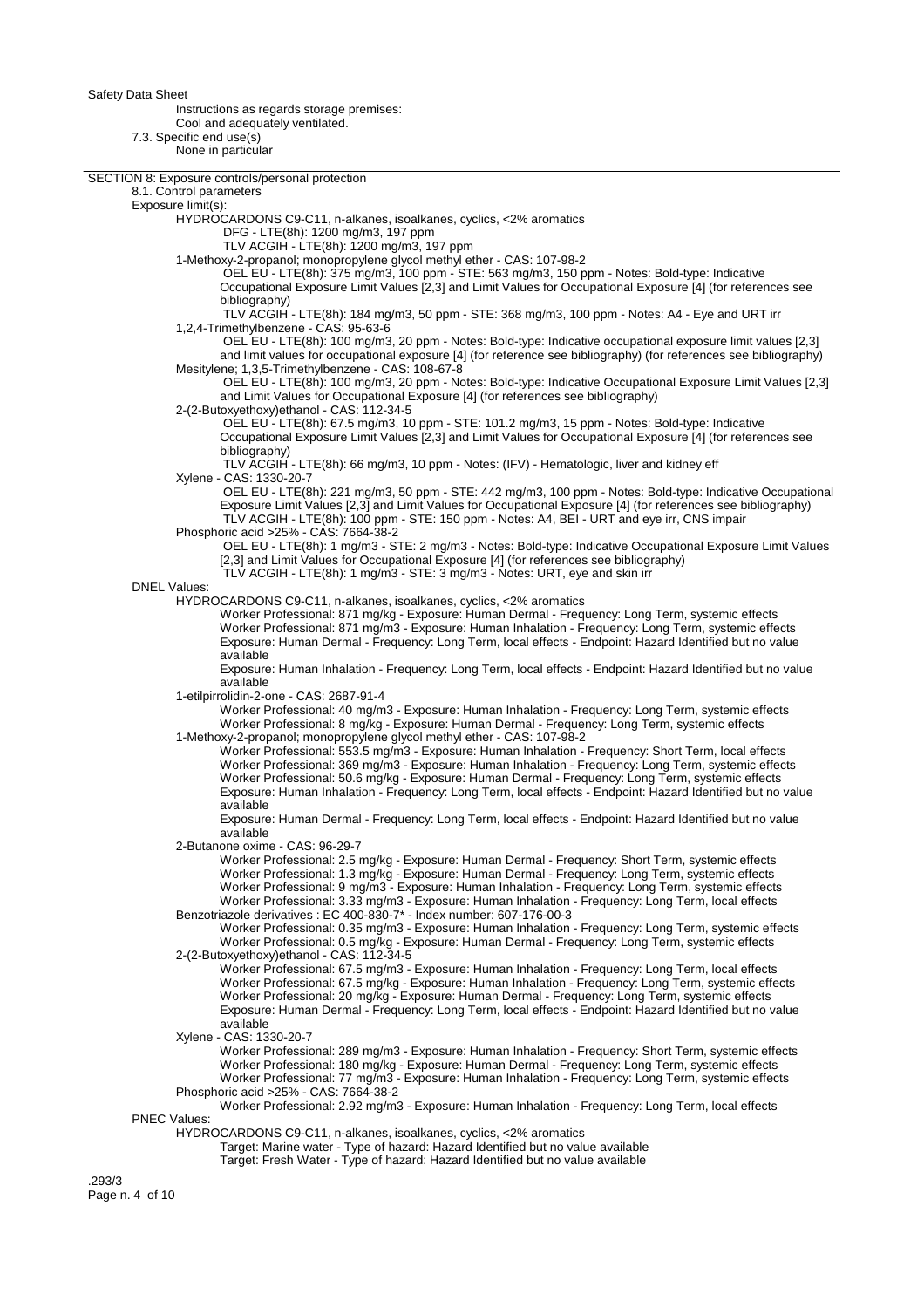Target: Food chain - Type of hazard: Hazard Identified but no value available 1-etilpirrolidin-2-one - CAS: 2687-91-4 Target: Fresh Water - Value: 0.25 mg/l Target: Marine water - Value: 0.025 mg/l Target: Freshwater sediments - Value: 1.91 mg/kg Target: Marine water sediments - Value: 0.191 mg/kg Target: Soil - Value: 0.235 mg/kg 1-Methoxy-2-propanol; monopropylene glycol methyl ether - CAS: 107-98-2 Target: Fresh Water - Value: 10 mg/l Target: Marine water - Value: 1 mg/l Target: Freshwater sediments - Value: 41.6 mg/l Target: Marine water sediments - Value: 4.17 mg/kg Target: Soil (agricultural) - Value: 2.47 mg/kg 2-Butanone oxime - CAS: 96-29-7 Target: Fresh Water - Value: 0.256 mg/l Benzotriazole derivatives : EC 400-830-7\* - Index number: 607-176-00-3 Target: Fresh Water - Value: 0.0023 mg/l Target: Marine water - Value: 0.00023 mg/l Target: Freshwater sediments - Value: 3.06 mg/kg Target: Marine water sediments - Value: 0.306 mg/kg Target: Soil - Value: 2 mg/kg 2-(2-Butoxyethoxy)ethanol - CAS: 112-34-5 Target: Fresh Water - Value: 1 mg/l Target: Marine water - Value: 0.1 mg/l Target: Freshwater sediments - Value: 4 mg/kg Target: Marine water sediments - Value: 0.4 mg/kg Target: Food chain - Value: 56 mg/kg Xylene - CAS: 1330-20-7 Target: Freshwater sediments - Value: 12.46 mg/kg Target: Marine water sediments - Value: 12.46 mg/kg Target: Soil - Value: 2.31 mg/kg Target: Fresh Water - Value: 0.327 mg/l Target: Marine water - Value: 0.327 mg/l 8.2. Exposure controls Eye/ face protection: Eye glasses with side protection. For spray application, use basket eye glasses. Skin protection a) protection for hands: NBR (nitrile rubber) gloves. PVA (Polyvinyl alcohol) gloves. In case of a prolonged use employ suitable protective gloves. b) other: Overall. Respiratory protection: Half-face mask DIN EN 140 with filter "A" , brown colour For spray application, use mask according to EN 405 with filter type PA or universal. Thermal Hazards: **None** Environmental exposure controls: None Appropriate engineering controls:

None

#### SECTION 9: Physical and chemical properties

9.1. Information on basic physical and chemical properties

| <b>Properties</b>                           | Value                              | Method:                  | Notes: |
|---------------------------------------------|------------------------------------|--------------------------|--------|
| Appearance and colour:                      | Fluid dispersion<br>various colors | $-$                      | --     |
| Odour:                                      | Characteristic:<br>hydrocarbons    | --                       | --     |
| Odour threshold:                            | Data not available                 | $\overline{\phantom{a}}$ | --     |
| pH:                                         | Irrelevant                         | $-$                      | --     |
| Melting point / freezing point:             | Data not available                 | $\overline{\phantom{a}}$ | $- -$  |
| Initial boiling point and boiling<br>range: | Data not available                 | $-$                      | --     |
| Flash point:                                | $38^{\circ}$ C                     | EN ISO 13736             | --     |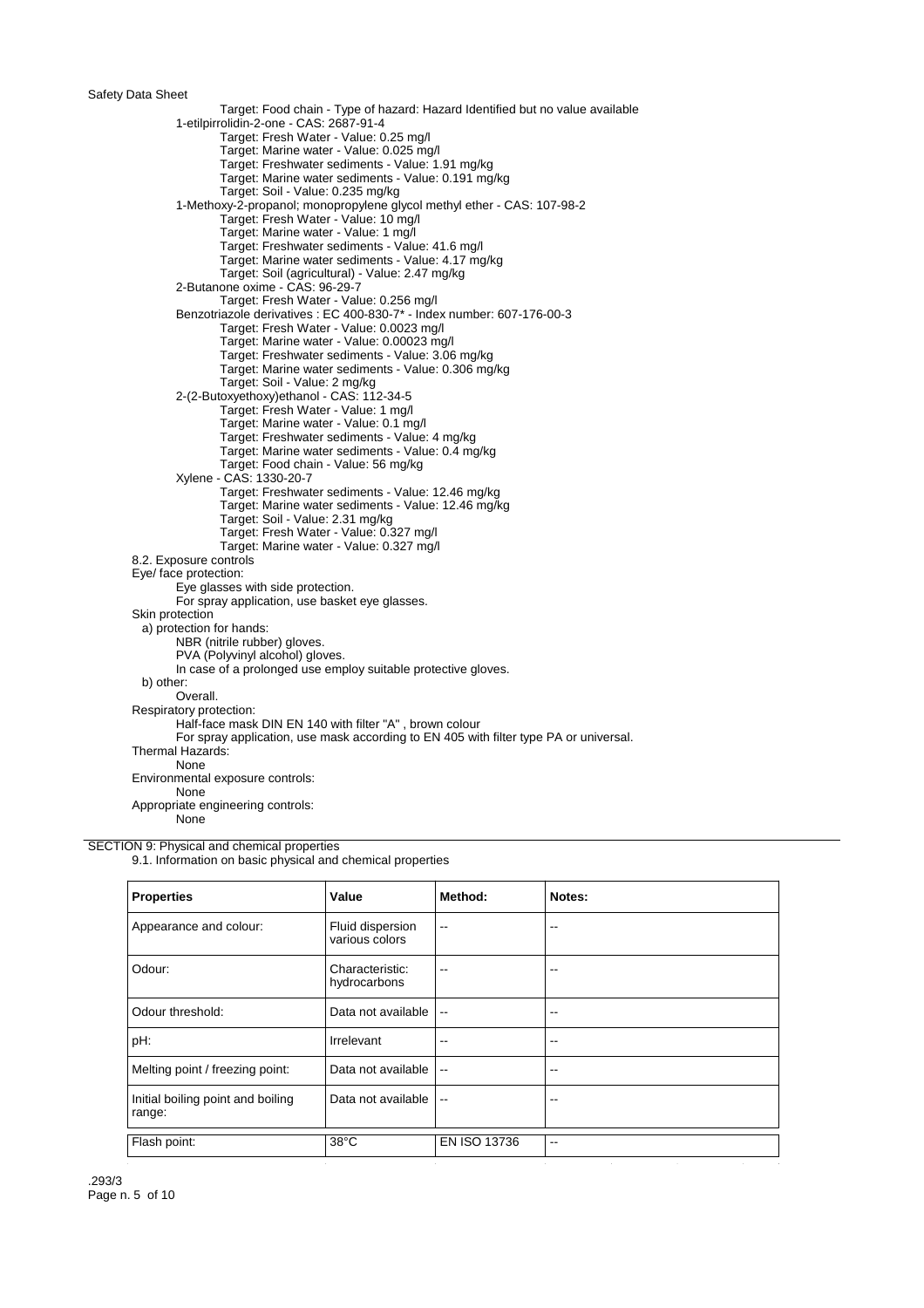| Evaporation rate:                                | Data not available | $\overline{\phantom{a}}$ | $\overline{\phantom{a}}$ |
|--------------------------------------------------|--------------------|--------------------------|--------------------------|
| Solid/gas flammability:                          | Data not available | $\overline{\phantom{a}}$ | $\overline{\phantom{a}}$ |
| Upper/lower flammability or<br>explosive limits: | Data not available | $\overline{a}$           | $\overline{\phantom{a}}$ |
| Vapour pressure:                                 | Data not available | $\overline{\phantom{a}}$ | $\overline{\phantom{a}}$ |
| Vapour density:                                  | Data not available | $\overline{\phantom{a}}$ | $\overline{\phantom{a}}$ |
| Relative density:                                | 1440 - 1580 g/l    | UNI EN ISO<br>$2811 - 1$ | $20^{\circ}$ C           |
| Solubility in water:                             | Insoluble          | $\overline{\phantom{a}}$ | --                       |
| Solubility in oil:                               | Miscible           | $\overline{\phantom{a}}$ | --                       |
| Partition coefficient (n-octanol/<br>water):     | Data not available | $\overline{\phantom{a}}$ | $\overline{\phantom{a}}$ |
| Auto-ignition temperature:                       | Data not available | $\overline{\phantom{a}}$ | $\overline{\phantom{a}}$ |
| Decomposition temperature:                       | Data not available | $\overline{\phantom{a}}$ | --                       |
| Viscosity:                                       | 2600 - 2900 cP     | <b>ISO 2555</b>          | $20^{\circ}$ C           |
| Explosive properties:                            | Data not available | $\overline{\phantom{a}}$ | $\overline{\phantom{a}}$ |
| Oxidizing properties:                            | Data not available | $\overline{\phantom{a}}$ | --                       |

### 9.2. Other information

| <b>Properties</b>                        | Value              | Method:                  | Notes: |
|------------------------------------------|--------------------|--------------------------|--------|
| Miscibility:                             | Data not available | $\mathbf{u}$             | $-$    |
| Fat Solubility:                          | Data not available | $\overline{\phantom{a}}$ | $- -$  |
| Conductivity:                            | Data not available | $\overline{\phantom{a}}$ | $- -$  |
| Substance Groups relevant<br>properties: | Data not available | $\overline{\phantom{a}}$ | $- -$  |

Note: The data herein refer to QC when the product was put on the market.

SECTION 10: Stability and reactivity

10.1. Reactivity

Stable under normal conditions

10.2. Chemical stability

Stable under normal conditions

10.3. Possibility of hazardous reactions

- None
- 10.4. Conditions to avoid
- Stable under normal conditions.<br>10.5. Incompatible materials

10.5. Incompatible materials

Avoid contact with combustible materials. The product could catch fire.

10.6. Hazardous decomposition products

None.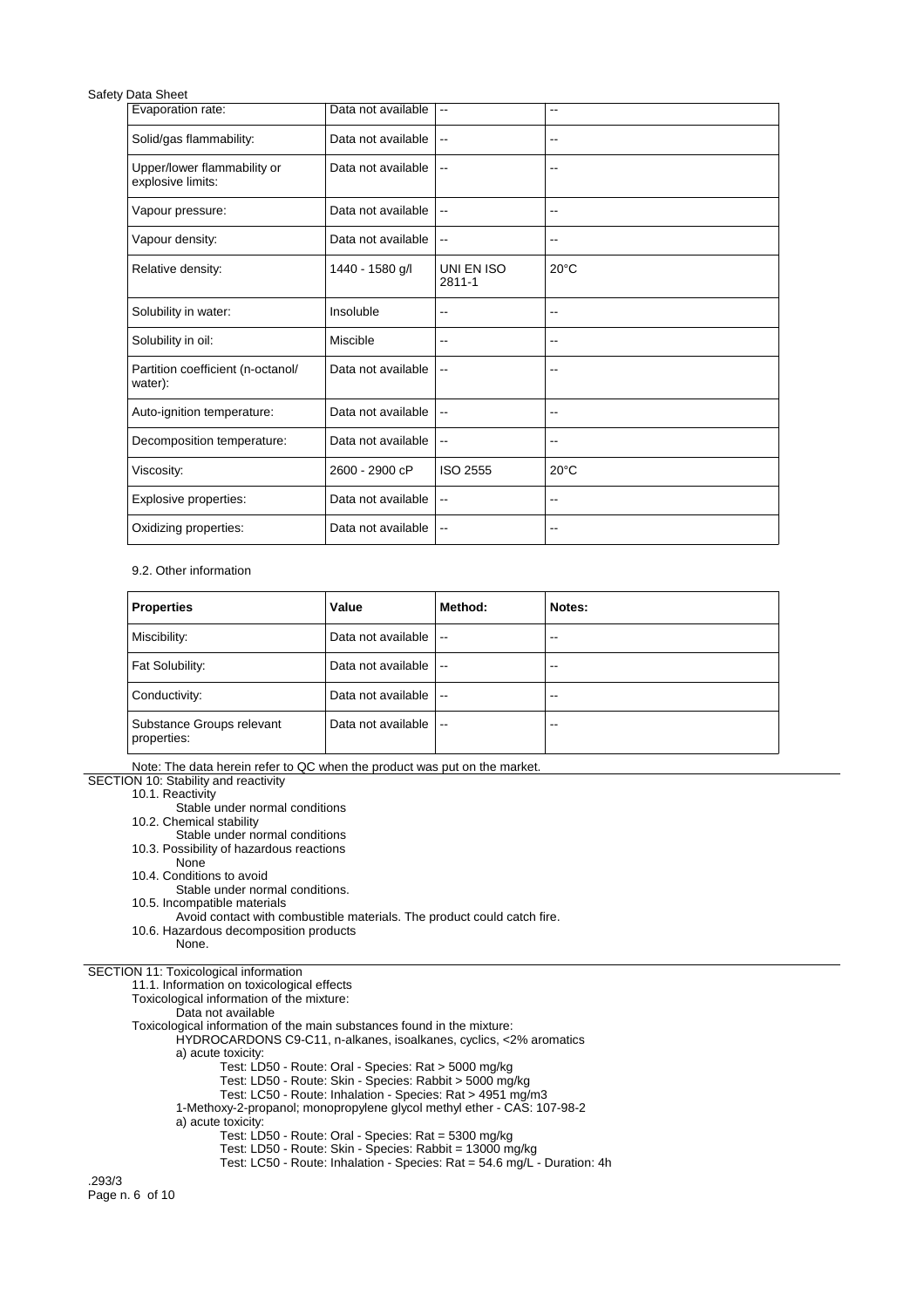2-Butanone oxime - CAS: 96-29-7 a) acute toxicity Test: LC50 - Route: Inhalation - Species: Rat = 13.2 mg/L - Duration: 4h Test: LD50 - Route: Skin - Species: Rat = 1000 mg/kg Test: LD50 - Route: Oral - Species: Rat > 900 mg/kg c) serious eye damage/irritation: Test: Eye Corrosive Positive d) respiratory or skin sensitisation: Test: Skin Sensitization Positive e) germ cell mutagenicity: Test: Mutagenesis Negative g) reproductive toxicity: Test: Genotoxicity Positive Benzotriazole derivatives : EC 400-830-7\* - Index number: 607-176-00-3 a) acute toxicity: Test: LD50 - Route: Oral - Species: Rat > 5000 mg/kg - Notes: OECD- 401 Test: LC50 - Route: Inhalation - Species: Rat > 5.8 mg/L - Duration: 4h - Notes: OCSE-403 b) skin corrosion/irritation: Test: Skin Irritant Negative c) serious eye damage/irritation: Test: Eye Irritant Negative e) germ cell mutagenicity: Test: Mutagenesis Negative f) carcinogenicity: Test: Carcinogenicity Negative g) reproductive toxicity: Test: Reproductive Toxicity Negative h) STOT-single exposure: Test: Not specified Negative i) STOT-repeated exposure: Test: Not specified Positive - Notes: La somministrazione orale prolungata della sostanza può danneggiare il fegato. Zirconio 2-etilesanoato - CAS: 22464-99-9 b) skin corrosion/irritation: Test: Skin Irritant Positive c) serious eye damage/irritation: Test: Eye Irritant Negative 2-(2-Butoxyethoxy)ethanol - CAS: 112-34-5 a) acute toxicity: Test: LD50 - Route: Oral - Species: Rat > 5000 mg/kg Test: LD50 - Route: Skin - Species: Rabbit = 2764 mg/kg b) skin corrosion/irritation: Test: Skin Irritant - Species: Rabbit Positive c) serious eye damage/irritation: Test: Eye Irritant - Species: Rabbit Positive d) respiratory or skin sensitisation: Test: Skin Sensitization Negative e) germ cell mutagenicity: Test: Mutagenesis Negative - Notes: OECD 471 g) reproductive toxicity: Test: Reproductive Toxicity Negative Xylene - CAS: 1330-20-7 a) acute toxicity: Test: LC50 - Route: Inhalation - Species: Rat = 20 mg/L - Duration: 4h Test: LD50 - Route: Skin - Species: Rabbit > 5000 ml/kg Test: LD50 - Route: Oral - Species: Mouse = 5627 mg/kg Phosphoric acid >25% - CAS: 7664-38-2 a) acute toxicity: Test: LD50 - Route: Skin - Species: Rat > 1500 mg/kg - Source: ECHA b) skin corrosion/irritation: Test: Skin Corrosive - Species: Rabbit Positive - Source: ECHA c) serious eye damage/irritation: Test: Eye Irritant - Species: Rabbit Positive - Source: ECHA e) germ cell mutagenicity: Test: Mutagenesis Negative - Source: ECHA - Notes: OCDE 471 If not differently specified, the information required in Regulation (EU)2015/830 listed below must be considered as N.A.: a) acute toxicity; b) skin corrosion/irritation; c) serious eye damage/irritation; d) respiratory or skin sensitisation; e) germ cell mutagenicity; f) carcinogenicity; g) reproductive toxicity; h) STOT-single exposure; i) STOT-repeated exposure;

j) aspiration hazard.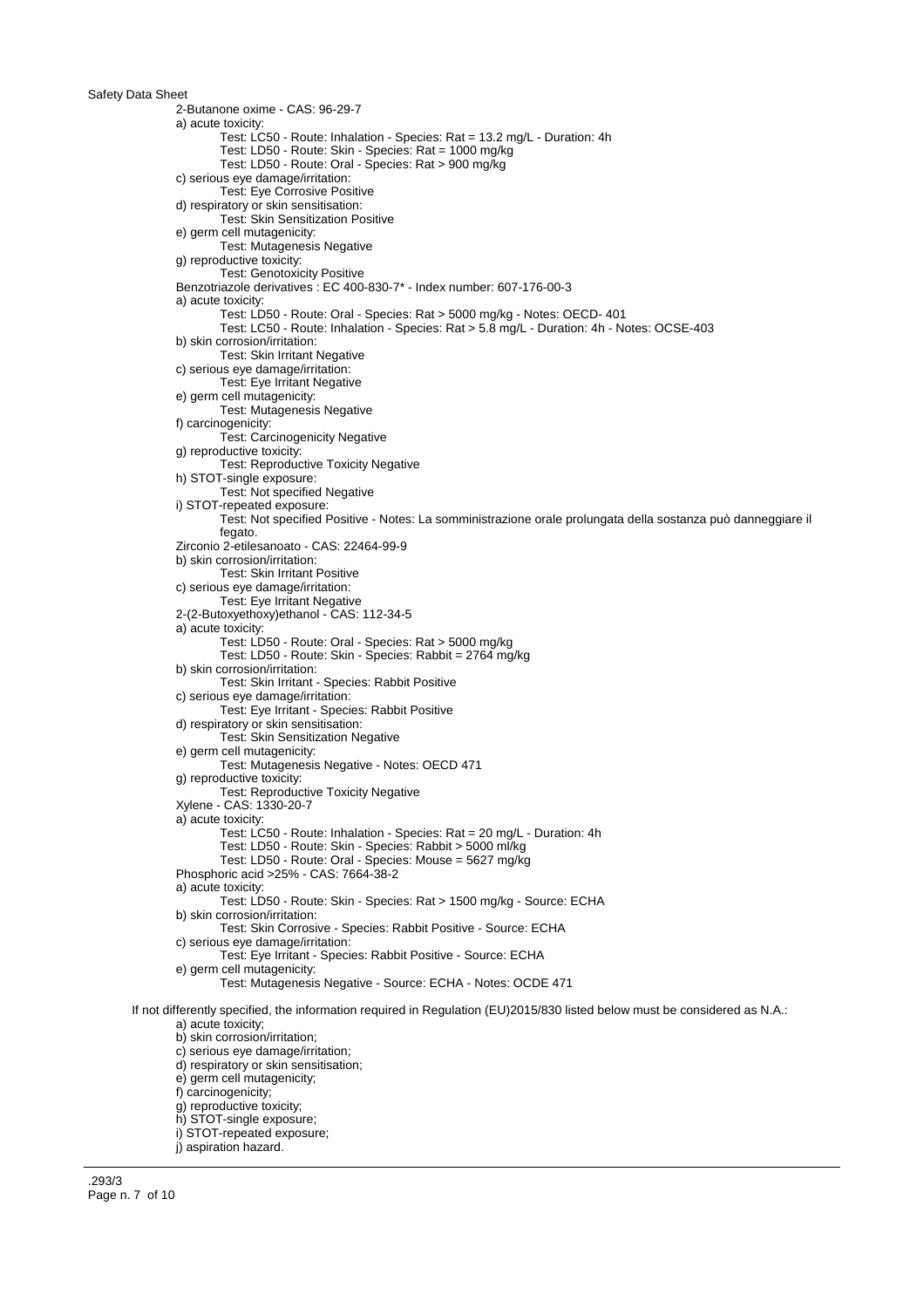SECTION 12:Ecological information

12.1. Toxicity Adopt good working practices, so that the product is not released into the environment. HYDROCARDONS C9-C11, n-alkanes, isoalkanes, cyclics, <2% aromatics a) Aquatic acute toxicity: Endpoint: EC50 - Species: Daphnia = 1000 mg/L - Duration h: 48 - Notes: EL0 - Daphnia magna Endpoint: IC50 - Species: Algae > 1000 mg/L - Duration h: 72 - Notes: EL50 - Pseudokrchneriella subcapitata Endpoint: LC50 - Species: Fish > 1000 mg/L - Duration h: 96 - Notes: LL50 - Oncorhynchus mykiss Bis(1,2,2,6,6-pentamethyl-4-piperidyl) sebacate - CAS: 41556-26-7 a) Aquatic acute toxicity: Endpoint: LC50 - Species: Fish = 0.97 mg/L - Duration h: 96 - Notes: Sunfish, OECD 203 Endpoint: EC50 - Species: Daphnia = 20 mg/L - Duration h: 24 - Notes: Daphnia Magna, OECD 202 1-Methoxy-2-propanol; monopropylene glycol methyl ether - CAS: 107-98-2 a) Aquatic acute toxicity: Endpoint: EC50 - Species: Fish > 100 mg/L - Duration h: 96 Endpoint: EC50 - Species: Algae > 1000 mg/L - Duration h: 72 Endpoint: EC50 - Species: Daphnia > 500 mg/L - Duration h: 48 2-Butanone oxime - CAS: 96-29-7 a) Aquatic acute toxicity: Endpoint: LC50 - Species: Fish > 100 mg/L - Duration h: 96 - Notes: Oryzias latipes Endpoint: EC50 - Species: Daphnia = 750 mg/L - Duration h: 48 - Notes: Daphnia magna b) Aquatic chronic toxicity: Endpoint: NOEC - Species: Fish = 50 mg/L - Duration h: 336 - Notes: Oryzias latipes Endpoint: NOEC - Species: Daphnia > 100 mg/L - Duration h: 504 - Notes: Daphnia magna Endpoint: NOEC - Species: Algae = 2.56 mg/L - Duration h: 72 - Notes: Algae Benzotriazole derivatives : EC 400-830-7\* - Index number: 607-176-00-3 a) Aquatic acute toxicity: Endpoint: EC50 - Species: Daphnia = 4 mg/L - Duration h: 48 - Notes: Statico. Il prodotto è poco solubile nel mezzo di prova; è stato provato in una preparazione acquosa con l'aiuto di un solvente intermediario. Concentrazione nominale. Endpoint: EC50 - Species: Algae > 100 mg/L - Duration h: 72 - Notes: Pseudokirchneriella subcapitata (OECD - 201, static) Methyl 1,2,2,6,6-pentamethyl-4-piperidyl sebacate - CAS: 82919-37-7 a) Aquatic acute toxicity: Endpoint: LC50 - Species: Fish = 0.97 mg/L - Duration h: 96 - Notes: Sunfish, OECD 203 Endpoint: EC50 - Species: Daphnia = 20 mg/L - Duration h: 24 - Notes: Daphnia Magna, OECD 202 2-(2-Butoxyethoxy)ethanol - CAS: 112-34-5 a) Aquatic acute toxicity: Endpoint: EC50 - Species: Daphnia > 100 mg/L - Duration h: 48 - Notes: Daphnia magna Endpoint: EC50 - Species: Daphnia = 2850 mg/L - Duration h: 24 - Notes: Daphnia magna Endpoint: IC50 - Species: Algae > 100 mg/L - Duration h: 96 - Notes: Scenedesmus subspicatus Endpoint: LC50 - Species: Fish = 1300 mg/L - Duration h: 96 - Notes: Lepomis macrochirus Endpoint: LC50 - Species: Fish = 2700 mg/L - Duration h: 24 - Notes: Carassius auratus Xylene - CAS: 1330-20-7 a) Aquatic acute toxicity: Endpoint: EC50 - Species: Daphnia = 1 mg/L - Duration h: 24 - Notes: Daphnia magna Endpoint: ErC50 - Species: Algae = 4.36 mg/L - Duration h: 73 - Notes: Pseudkirchneriella subcapitata Endpoint: LC50 - Species: Fish = 2.6 mg/L - Duration h: 96 - Notes: Oncorhynchus mykiss Phosphoric acid >25% - CAS: 7664-38-2 a) Aquatic acute toxicity: Endpoint: LC50 - Species: Fish < 100 mg/L - Duration h: 96 - Notes: ECHA Endpoint: EC50 - Species: Daphnia > 100 mg/L - Duration h: 48 - Notes: OCDE 202, ECHA Endpoint: EC50 - Species: Algae > 100 mg/L - Duration h: 72 - Notes: OCDE 203, ECHA 12.2. Persistence and degradability 1-Methoxy-2-propanol; monopropylene glycol methyl ether - CAS: 107-98-2 Biodegradability: Readily biodegradable - Test: Data not available - Duration: Data not available - %: Data not available - Notes: Data not available 12.3. Bioaccumulative potential 1-Methoxy-2-propanol; monopropylene glycol methyl ether - CAS: 107-98-2 Bioaccumulation: Not bioaccumulative - Test: log Kow 0.8 - Duration: Data not available - Notes: Data not available 2-Butanone oxime - CAS: 96-29-7 Bioaccumulation: Not bioaccumulative - Test: BCF - Bioconcentrantion factor 0.6 - Duration: Data not available - Notes: exposed MEKO 2mg/l 12.4. Mobility in soil Data not available 12.5. Results of PBT and vPvB assessment vPvB Substances: None - PBT Substances: None 12.6. Other adverse effects None SECTION 13: Disposal considerations 13.1. Waste treatment methods Recover, if possible. Send to authorised disposal plants or for incineration under controlled conditions. In so doing,

comply with the local and national regulations currently in force.

Waste should not be disposed of by release to sewers.

Contaminated packaging thinners and cleaning diluents must be landfilled.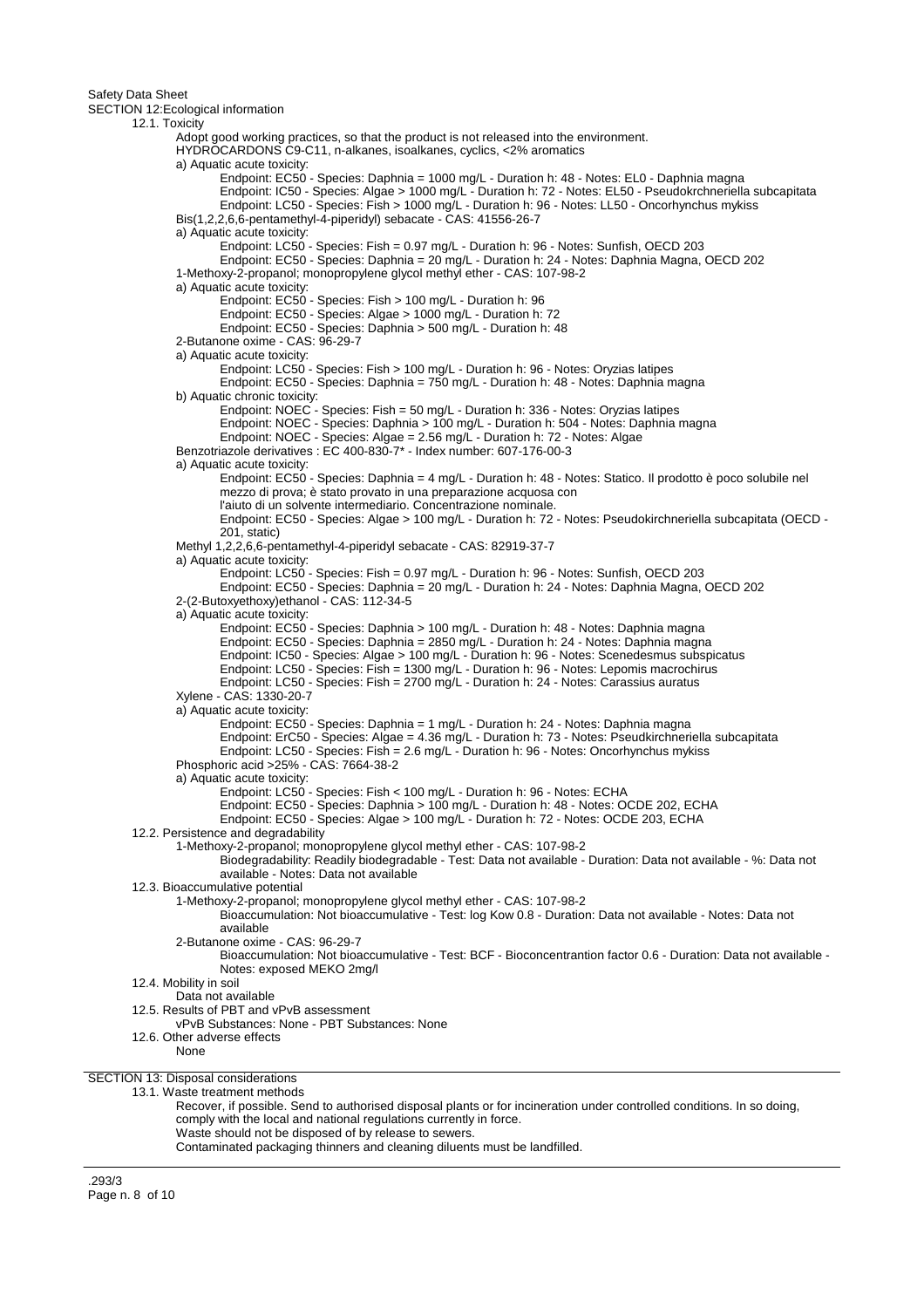Safety Data Sheet SECTION 14: Transport information 14.1. UN number ADR-UN number: UN 1263 14.2. UN proper shipping name ADR-Shipping Name: Paint 14.3. Transport hazard class(es) ADR-Class: 3 14.4. Packing group ADR-Packing Group: III 14.5. Environmental hazards ADR-Enviromental Pollutant: No 14.6. Special precautions for user ADR-Tunnel Restriction Code: D/E 14.7. Transport in bulk according to Annex II of Marpol and the IBC Code Data not available

SECTION 15: Regulatory information

15.1. Safety, health and environmental regulations/legislation specific for the substance or mixture

DIR.2004/42/CE. Subcategory i Type BS limit COV 500 g/l. Contained in product < 500 g/l. Regulation (EU) No 528/2012 and subsequent amendments. Dir. 98/24/EC (Risks related to chemical agents at work). Directive 2000/39/CE (Occupational exposure limit values) and subsequent modifications: 2004/37/CE, 2006/15/CE and 2009/161/UE. Regulation (EC) n. 1907/2006 (REACH) Regulation (EC) n. 1272/2008 (CLP) Regulation (EC) n. 790/2009 (ATP 1 CLP) and (EU) n. 758/2013 Regulation (EU) 2015/830 Regulation (EU) n. 286/2011 (ATP 2 CLP) Regulation (EU) n. 618/2012 (ATP 3 CLP) Regulation (EU) n. 487/2013 (ATP 4 CLP) Regulation (EU) n. 944/2013 (ATP 5 CLP) Regulation (EU) n. 605/2014 (ATP 6 CLP) Restrictions related to the product or the substances contained according to Annex XVII Regulation (EC) 1907/2006 (REACH) and subsequent modifications: **None** Where applicable, refer to the following regulatory provisions : Directive 2003/105/CE ('Activities linked to risks of serious accidents') and subsequent amendments. Regulation (EC) nr 648/2004 (detergents). 1999/13/EC (VOC directive)

Provisions related to directives 82/501/EC(Seveso), 96/82/EC(Seveso II):

Data not available

15.2. Chemical safety assessment No

## SECTION 16: Other information

Full text of phrases referred to in Section 3: H226 Flammable liquid and vapour.

H304 May be fatal if swallowed and enters airways.

H336 May cause drowsiness or dizziness.

EUH066 Repeated exposure may cause skin dryness or cracking.

H318 Causes serious eye damage.

H360 May damage fertility or the unborn child if inhaled and in contact with skin.

H317 May cause an allergic skin reaction.

H410 Very toxic to aquatic life with long lasting effects.

H351 Suspected of causing cancer.

H312 Harmful in contact with skin.

- H411 Toxic to aquatic life with long lasting effects.
- H361 Suspected of damaging fertility or the unborn child if inhaled and in contact with skin.
- H319 Causes serious eye irritation.
- H335 May cause respiratory irritation.

H315 Causes skin irritation.

H332 Harmful if inhaled.

H373 May cause damage to organs through prolonged or repeated exposure.

H314 Causes severe skin burns and eye damage.

Paragraphs modified from the previous revision:

SECTION 1: Identification of the substance/mixture and of the company/undertaking

SECTION 2: Hazards identification

- SECTION 3: Composition/information on ingredients
- SECTION 4: First aid measures
- SECTION 5: Firefighting measures
- SECTION 7: Handling and storage

SECTION 8: Exposure controls/personal protection

SECTION 9: Physical and chemical properties

- SECTION 10: Stability and reactivity
- SECTION 11: Toxicological information

.293/3 Page n. 9 of 10